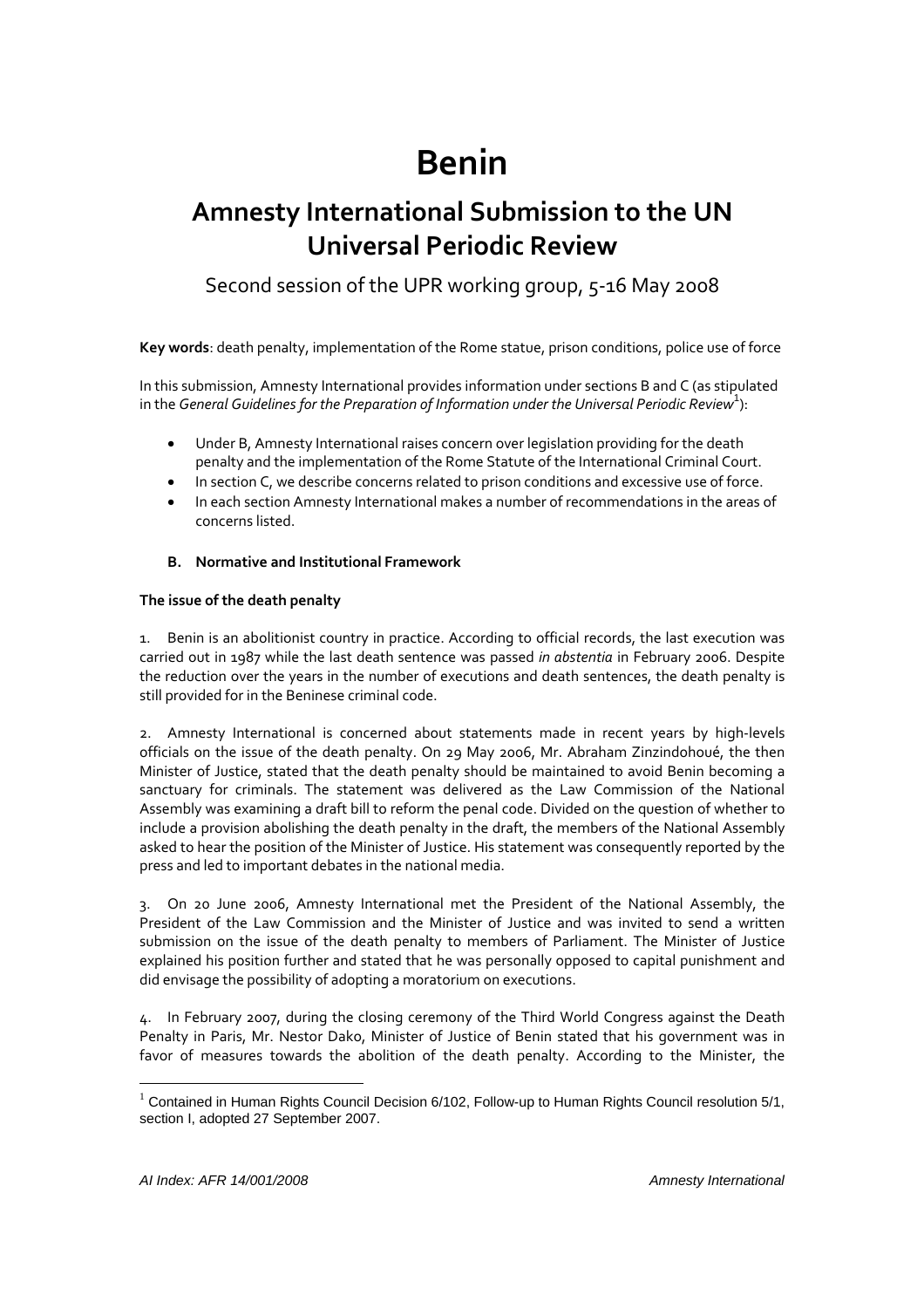# *2 Benin: submission to the UN Universal Periodic Review*

government is considering establishing a commission of experts (composed of lawyers, judges and others) to define the issue and propose a draft law on the issue of the death penalty, including in view of Benin's possible ratification of the Second Optional Protocol to the International Covenant on Civil and Political Rights. Amnesty International welcomes this positive development as well as Benin's vote in favour of the recently adopted UN General Assembly resolution calling for a moratorium on executions.

- *5. Amnesty International calls on the Beninese authorities:*
	- *to adopt a moratorium on executions with a view to permanently abolish the death penalty in the Beninese criminal code and to support the draft bill currently before the National Assembly;*
	- *to ratify the Second Optional Protocol to the International Covenant on Civil and Political Rights.*

#### **Implementation of the Rome Statue of the International Criminal Court**

6. Benin ratified the Rome Statue of the International Criminal Court in January 2002. It is Amnesty International's understanding that draft legislation, *Avant Project de Loi Portant Mise en œuvre du Statut de la Cour Pénale International au Benin,* is currently under consideration by the Supreme Court. While the organization welcomes this development, Amnesty International has concerns in relation to a number of provisions which fall short of the international standards laid out in the Rome Statute.

7. Amnesty International welcomes the introduction into the *Avant Projet* of a provision on universal jurisdiction over the crimes of genocide, crimes against humanity and war crimes, as set out in Article 13 of the draft legislation. However, Amnesty International is concerned that Article 13 (2) introduces a restriction on the scope of universal jurisdiction by requesting the physical presence of the person on the territory of Benin before an investigation can be opened. Not only is this restriction not required by any rule of customary international law, but also it is inconsistent with the system of repression of grave breaches of the Geneva Conventions of 1949, which envisage states parties seeking the extradition of persons suspected of grave breaches who have never been in the requesting state.

8. Amnesty International is also concerned with other provisions in the *Avant Projet* which risk restricting the full implementation of the Rome Statute: the draft legislation maintains a distinction between war crimes committed in international and non‐international armed conflicts, allowing for certain acts to be defined as war crimes when they are committed in an international armed conflict, but not when committed in a non-international conflict. Furthermore, provisions included in the *Avant Projet* do not specify under which circumstances or in which cases Benin may withold its cooperation with the Court. Such broad provisions, which seem to reflect a discretionary power, would allow national authorities to reject requests from the Court.<sup>2</sup>

*9. Amnesty International recommends that:*

 $\overline{a}$ 

<sup>2</sup> More the full report of Amnesty International's concern over the *Avant Projet* see "Benin: Comments on the Avant Projet de Loi Portant Mise en œuvre du Statut de la Cour Pénale International au Benin", Al Index: AFR 15/001/2006, March 2006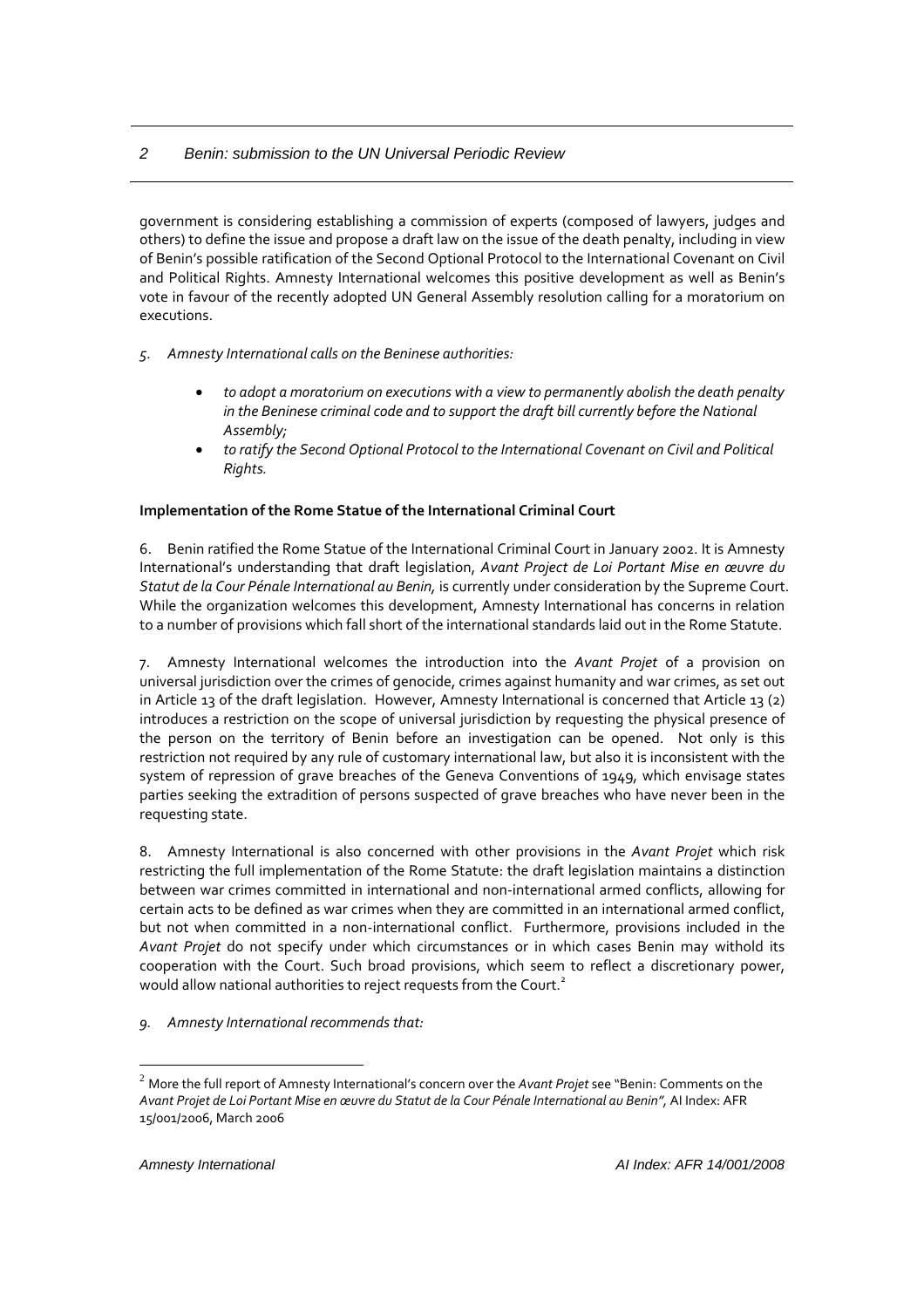#### *Benin: submission to the UN Universal Periodic Review 3*

- *Benin, as a state party to the Rome Statute, enacts the broadest jurisdiction possible under international law, consistently with the Preamble of the Rome Statute, in which states parties recall that "it is the duty of every State to exercise its criminal jurisdiction over those responsible for international crimes". This includes each state's jurisdiction under international law, and should not limitsuch jurisdiction to certain classes of persons.*
- *Beninese authorities enact the draft legislation implementing the Rome Statute into national law and with the necessary amendments and changes in order to bring it in line with international standards and give full implementation to the Rome Statue.*

#### **C. Protection and promotion of human rights in Benin**

#### **Prison and detention conditions**

10. Reports from national NGOs as well as from the government itself confirm serious concerns over extremely harsh prison conditions. Overcrowding and a lack of proper sanitation and medical facilities are posing serious risks to prisoners' health. Several prisons, including in Cotonou and Abomey, suffered very high overcrowding levels reaching 600 % of their capacity resulting in very harsh living conditions for prisoners.

11. The food served to inmates is reportedly inadequate, and malnutrition and disease are common. Family members are expected to provide food for inmates to supplement prison rations. There are deaths in prison due to malnutrition, disease and neglect; however, statistics are not available.

*12. Amnesty International urges the government to put in place effective measures to ensure that prison conditions in Benin are consistent with internationalstandards at allstages of detention.* 

#### **Excessive use of force**

13. In May 2007, members of the presidential guard killed two people and injured at least five others in Ouidah, west of the capital Cotonou, when they fired at people protesting that a road remained blocked after the Head of State's car had passed. The then Public Security Minister, Mr. Edgar Alia, announced that an investigation had been opened into these incidents, but to date the result of this investigation has not been made public.

*14. Amnesty International urges the government to ensure that all incidents of excessive use of force by police authorities and special forces are promptly investigated and that those responsible are brought to justice in line with international standards.*